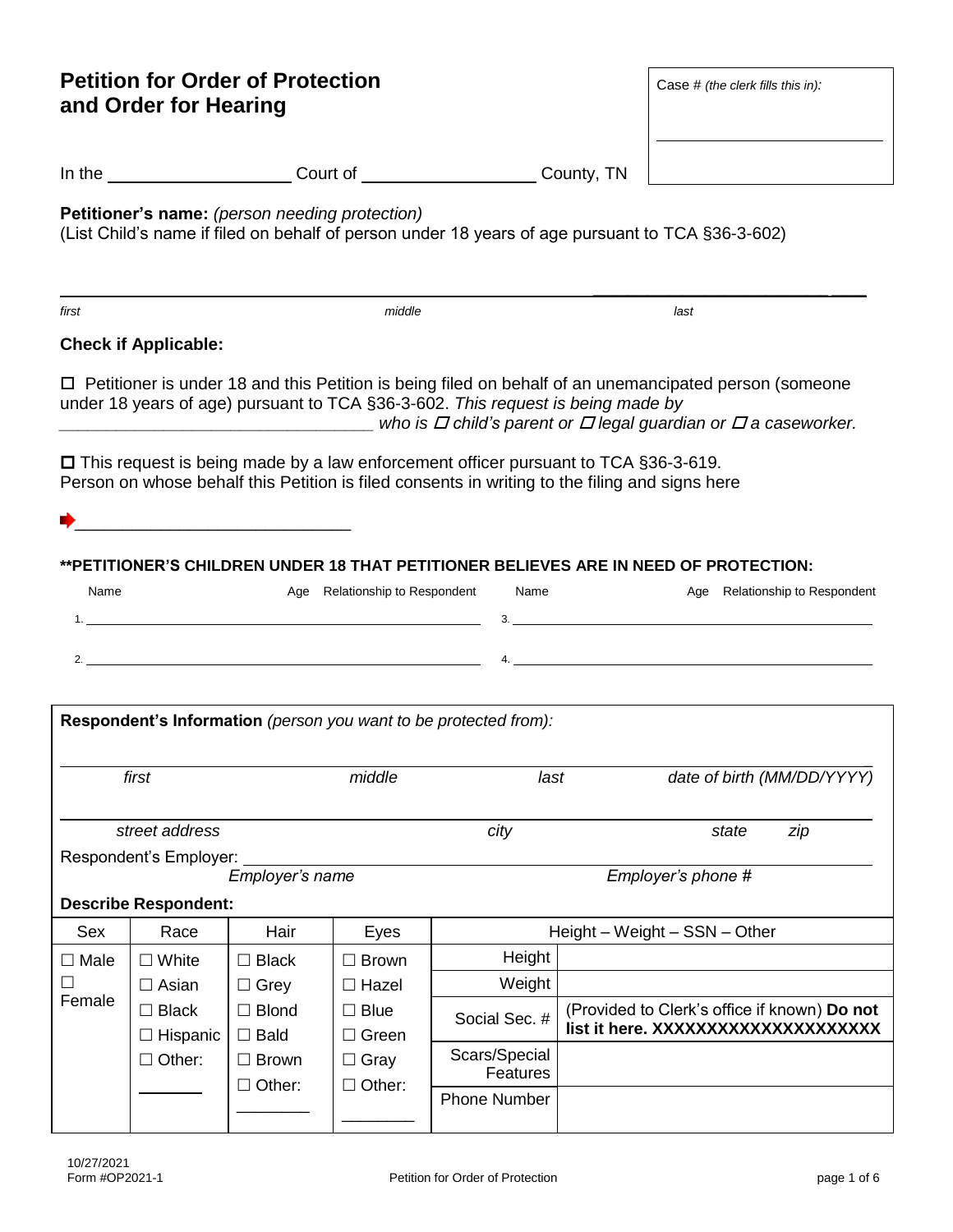| ∣ Other: |  |  |  |
|----------|--|--|--|
|          |  |  |  |

List all children under 18 that you have:

*\* Check here if listing addresses would put you or your child in danger. If so, leave any spaces for addresses blank.*

*Does the child need* 

*parent of the child? (Write "yes" or "no") to be protected from the Respondent?*

 Where else have the children (that you and Respondent have together) lived during the last 6 months?

Children's previous addresses Who did they live with at this address?

 **Other Court Cases –** Is there any court, other than this court, in which the respondent and petitioner are parties to an action? (including cases in which the parties have children in common)  $\Box$  Yes  $\Box$  No If "Yes," fill out below:

| County and State<br>of other case: |                                                                                                                  | Case Number<br>(if you know it): |  |
|------------------------------------|------------------------------------------------------------------------------------------------------------------|----------------------------------|--|
|                                    | Kind of case (check $\Box$ Divorce $\Box$ Domestic Violence $\Box$ Criminal $\Box$ Juvenile $\Box$ Child Support |                                  |  |
| all that apply):                   | $\Box$ Other (specify):                                                                                          |                                  |  |

Form #OP2021-1 Petition for Order of Protection and the Petition for Order of Protection page 2 of 6

- $\bigcup$  Check all of the following that apply to the Petitioner:
	- $a. \Box$  We are married or used to be married.
	- $b. \Box$  We live together or used to live together.
	- c.  $\Box$  We have a child together.
	- $d. \Box$  We are dating, used to date, or have had sex.
	- e. □ We are relatives, related by adoption, or are/were in-laws. *(Specify):*
	- f. We are the children of a person whose relationship is described above *(Specify):*
	- $g. \Box$  The Respondent has stalked me.
	- h.  $\Box$  The Respondent has sexually assaulted me.

*Name of Child Age Is Respondent the* 

i. Other:



*Child's address*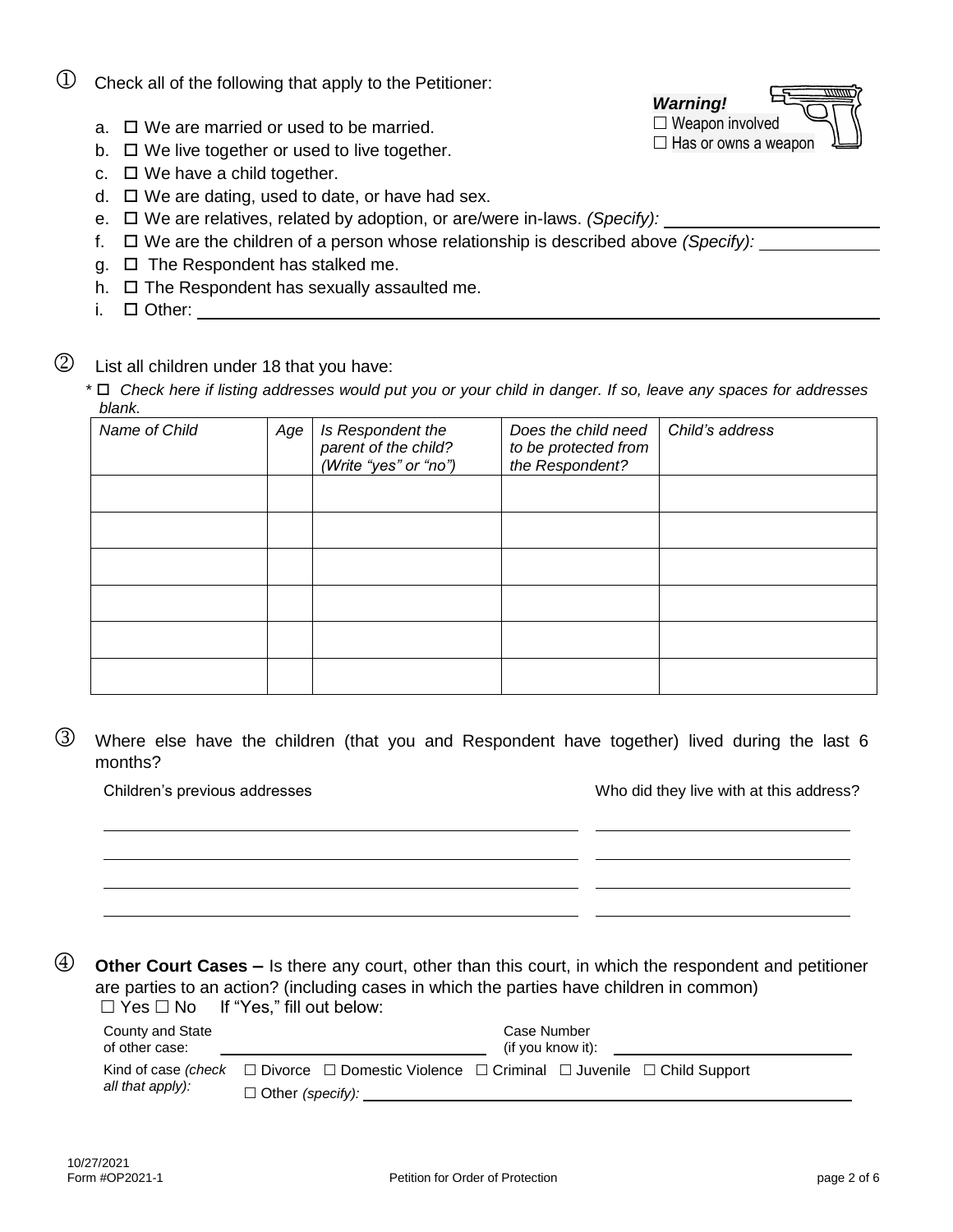**Custody Rights –** Does anyone besides you or the Respondent claim to have custody or visitation rights to the children that you and Respondent have together?  $\Box$  Yes  $\Box$  No If "Yes," who?

Name Address

## **Describe Abuse – (use additional sheets of paper if necessary and attach to Petition)**

Describe abuse, stalking or assault (include, IF APPLICABLE, information about abuse or fear of abuse to your child(ren), personal property or animals)

Where and when did this happen?

Describe any weapons used.

**I ask the court to make the following Orders after the hearing: (check all that apply)**

# **No Contact**

Please order the Respondent to not contact:  $\Box$  me  $\Box$  our children under 18, either directly or indirectly, by phone, email, messages, text messages, mail or any other type of communication or contact.

# **Stay Away**

Please order the Respondent to stay away from  $\Box$  my home  $\Box$  my workplace or  $\Box$  from coming about me for any purpose.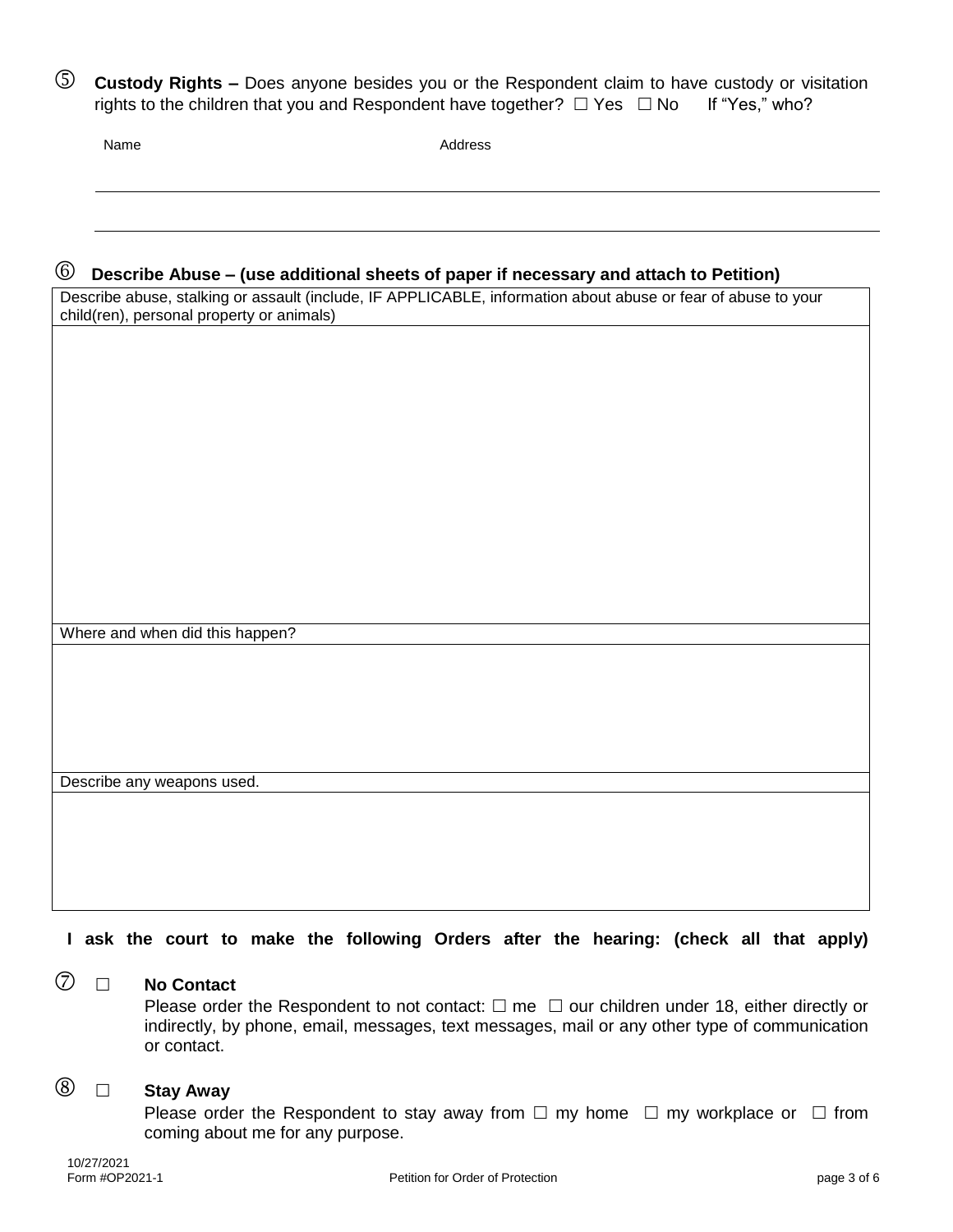|  | <b>Personal Conduct</b><br>Please order the Respondent not to:<br>Cause intentional damage to my property or interfere with the utilities at my home.<br>Hurt or threaten to hurt any animals that I/we own or keep.<br>$\Box$ |
|--|--------------------------------------------------------------------------------------------------------------------------------------------------------------------------------------------------------------------------------|
|  | <b>Temporary Custody</b><br>Please give me temporary custody of our children.                                                                                                                                                  |
|  | <b>Child Support</b><br>Please order the Respondent to pay reasonable child support.                                                                                                                                           |
|  | <b>Petitioner Support (if married)</b><br>Please order the Respondent to pay reasonable spousal support.                                                                                                                       |
|  | Move-out / Provide other housing<br>Please order the Respondent to (check one): $\Box$ move out of our family home immediately<br>or $\Box$ provide other suitable housing (if married)                                        |
|  | $\Box$ Check here if your home or lease is in the Respondent's name only.                                                                                                                                                      |
|  | If the parties share a residence, please allow the Respondent to obtain his/her clothing and<br>personal effects such as medicine and other things he/she may need.                                                            |

#### 44) **Counseling/Substance Abuse Programs**

Please order the Respondent to go to a certified batterers' intervention program if one available in the area or a counseling program.

#### ௫ **No Firearms**

Please order the Respondent not to have, possess, transport, buy, receive, use or in any other way get any firearm.

*List all firearms that you believe the Respondent owns, controls, or has access to:*

| Type of Firearm (Pistol, Rifle, etc.) | Location |
|---------------------------------------|----------|
|                                       |          |
|                                       |          |
|                                       |          |
|                                       |          |

### **Animals / Pets**

൹

(17)

 $(18)$ 

Please give me custody and control of any animal owned, possessed, leased, kept or held by me, the Respondent, or the children listed above.

### **Costs, fees, and litigation taxes**

Please order the Respondent to pay all court costs, lawyer fees, and taxes for this case.

### **Transfer the billing responsibility for and rights to wireless telephone number(s)**

Please issue an order directing \_\_\_\_\_\_\_\_\_\_\_\_\_\_\_\_\_\_\_\_\_, a wireless telephone service provider, to transfer the billing responsibility for and rights to the wireless telephone number or numbers of petitioner since petitioner is not the account holder.

#### Current account holder (name):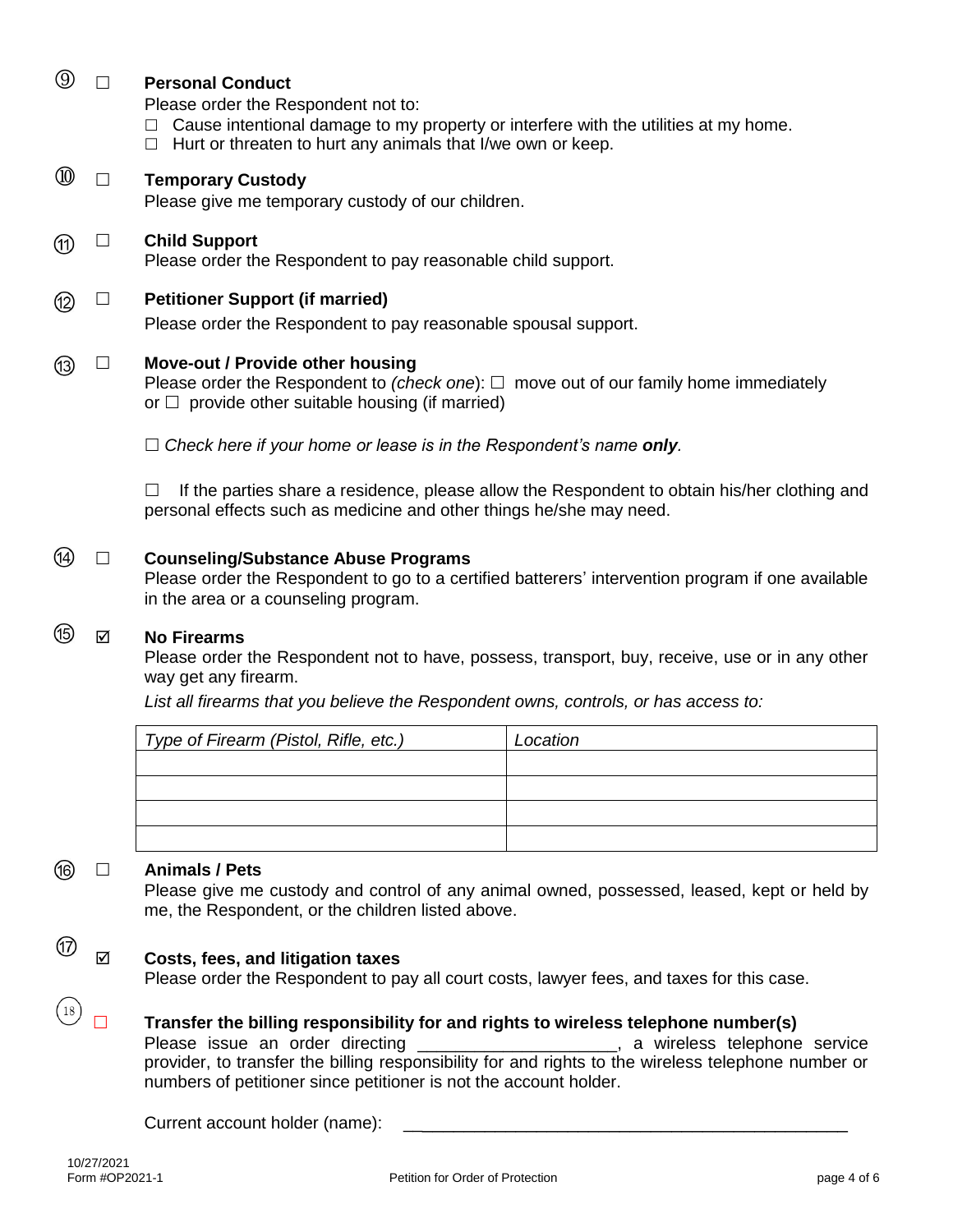Billing telephone number: **Example 10** and the set of the set of the set of the set of the set of the set of the set of the set of the set of the set of the set of the set of the set of the set of the set of the set of the

New account holder *(name):* 

All telephone numbers to transfer to new account holder:

Telephone number *(include area code):* \_\_\_\_\_\_\_\_\_\_\_\_\_\_\_\_\_\_\_\_\_\_\_\_\_\_\_\_\_\_\_\_\_\_\_\_\_

Telephone number *(include area code):* \_\_\_\_\_\_\_\_\_\_\_\_\_\_\_\_\_\_\_\_\_\_\_\_\_\_\_\_\_\_\_\_\_\_\_\_\_

Telephone number *(include area code):* \_\_\_\_\_\_\_\_\_\_\_\_\_\_\_\_\_\_\_\_\_\_\_\_\_\_\_\_\_\_\_\_\_\_\_\_\_

Telephone number *(include area code):*  $\blacksquare$ 

 $\Box$ Check box to include attachment with additional telephone number(s).

*If the judge makes this order, you will be financially responsible for the transferred wireless telephone number or numbers, including the monthly service costs and costs of any mobile device associated with the wireless telephone number or numbers. You may be responsible for other fees. You must contact the wireless service provider to find out what fees you will be responsible for and whether you are eligible for an account.* 

**Other Orders:** (*General Relief*)

## **I also ask the court to:**

 $(19)$ 

- 1. Make an immediate Temporary Order of Protection*.* (*Ex-Parte Order of Protection*)
- 2. Notify law enforcement in this county of that Order.
- 3. Serve the Respondent a copy of that *Order* and Notice of Hearing to take place within 15 days of service.
- 4. Serve a copy of the Request, Notice of Hearing and Temporary Order on the parents of the Petitioner (if the Petitioner is under 18 years of age) unless the Court finds that this would create a serious threat of serious harm to the Petitioner. *T.C.A. §36-3-605 (c )*

**Petitioner (parent/legal guardian/caseworker/law enforcement personnel) signs below in front of a notary public and swears that he/she believes the above information is true:**

|                                                                                                                                                              | Date:                            |
|--------------------------------------------------------------------------------------------------------------------------------------------------------------|----------------------------------|
| Notary fills out below (TCA §36-3-602) -<br>I declare that the Petitioner has read this Petition,<br>and swears it be true to the best of her/his knowledge. |                                  |
| Sworn and subscribed before me, the undersigned authority,<br>By (Print name of notary):                                                                     |                                  |
| On this date:                                                                                                                                                |                                  |
|                                                                                                                                                              |                                  |
| Notary or Court Clerk or Judicial Officer signs here                                                                                                         | Date notary's commission expires |